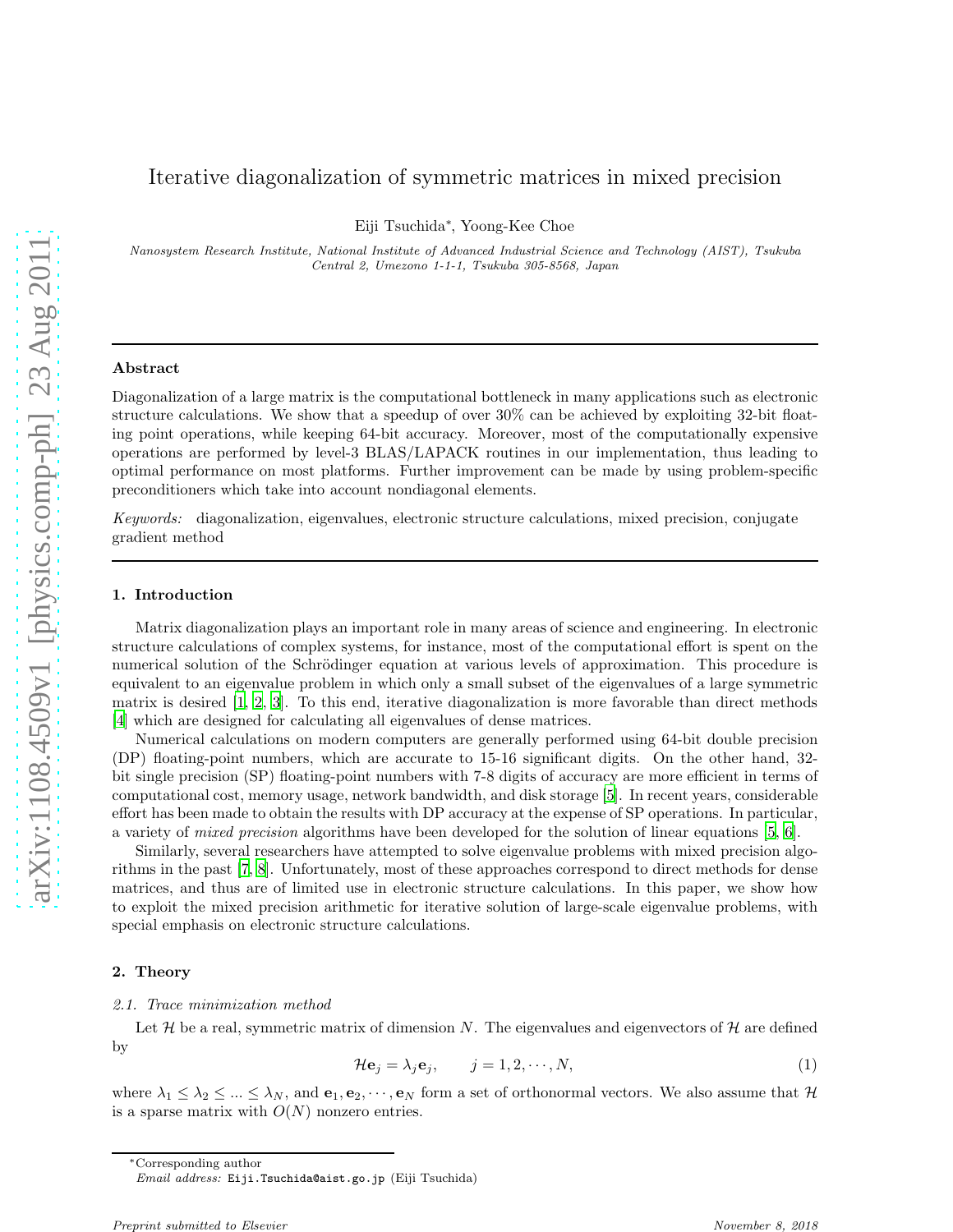Our aim is to calculate the  $m$  lowest eigenvalues of  $H$  and the corresponding eigenvectors, where  $1 \ll m \ll N$ , and typically,  $m = 10^2 \text{-} 10^3$  $m = 10^2 \text{-} 10^3$  $m = 10^2 \text{-} 10^3$  and  $N = 10^5 \text{-} 10^6$  in electronic structure calculations [\[9](#page-8-3), 10]. To be precise, it is often sufficient to calculate only the sum of the eigenvalues,

$$
E_{\mathcal{G}} = \sum_{j=1}^{m} \lambda_j,\tag{2}
$$

and the subspace spanned by  $e_1, e_2, \dots, e_m$ , where  $E_G$  corresponds to the ground-state energy of the system [\[1,](#page-7-0) [2,](#page-7-1) [3\]](#page-7-2). Hereafter we assume the presence of a gap in the spectrum, i.e.,

$$
\epsilon_{\rm gap} = \lambda_{m+1} - \lambda_m > 0,\tag{3}
$$

which is satisfied in nonmetallic systems [\[1,](#page-7-0) [2,](#page-7-1) [3](#page-7-2)].

The trace minimization method [\[3,](#page-7-2) [11\]](#page-8-5) is based on the fact that if

<span id="page-1-0"></span>
$$
E(\mathbf{c}_1, \mathbf{c}_2, \cdots, \mathbf{c}_m) = \sum_{j=1}^m \mathbf{c}_j^T \mathcal{H} \mathbf{c}_j
$$
(4)

is minimized subject to the orthonormality conditions

<span id="page-1-1"></span>
$$
\mathbf{c}_i^T \mathbf{c}_j = \delta_{ij}, \qquad i, j = 1, 2, \cdots, m,
$$
\n<sup>(5)</sup>

 $E = E_G$  holds at the minimum, and  $C = (\mathbf{c}_1 \mathbf{c}_2 \cdots \mathbf{c}_m)$  spans the same subspace as  $\{\mathbf{e}_1, \mathbf{e}_2, \cdots, \mathbf{e}_m\}$ . In matrix form, Eqs.  $(4)$  and  $(5)$  can be written as

$$
E(C) = \text{trace}\left(C^T \mathcal{H} C\right) \tag{6}
$$

and

$$
C^T C = I_m,\tag{7}
$$

respectively. These equations are invariant under any unitary transformation of C.

Although we focus on the standard eigenvalue problem of Eq.[\(1\)](#page-0-0) in this work, the extension to the generalized eigenvalue problem ( $\mathcal{H}e = \lambda \mathcal{S}e$ ) is straightforward if S is a symmetric, positive definite matrix [\[11\]](#page-8-5). This property allows us to use nonorthogonal basis functions [\[12,](#page-8-6) [13,](#page-8-7) [14](#page-8-8), [15\]](#page-8-9) with ease. Moreover, the trace minimization method is equally valid even if  $H$  depends on the eigenvectors of  $H$  itself, as explained in §9.4.3.4 of Ref.[\[4\]](#page-7-3).

In Fig[.1,](#page-2-0) we illustrate the numerical implementation of the trace minimization method in which  $E(C)$ is minimized directly with respect to  $C$  using the nonlinear conjugate gradient method [\[16,](#page-8-10) [17](#page-8-11), [18](#page-8-12)]. This procedure is often referred to as a *direct energy minimization* in electronic structure community [\[1](#page-7-0), [2](#page-7-1), [3\]](#page-7-2). Here  $C, G, P \in \mathbf{R}^{N \times m}$ , and a line minimization is performed along  $P_i$  to determine  $\alpha_i$  [\[19,](#page-8-13) [20\]](#page-8-14). Moreover,  $\gamma_i$  is given by

$$
\gamma_i = \begin{cases} 0 & i = 0 \\ \frac{\text{trace}((G_i - G_{i-1})^T G_i)}{\text{trace}(G_{i-1}^T G_{i-1})} & i = 1, 2, ... \end{cases}
$$
 (8)

following the Polak-Ribiere formula [\[19\]](#page-8-13).

When  $||G_i||$ , the Frobenius norm of  $G_i$ , is sufficiently small,  $E_i$  will be equal to  $E_G$ , and

$$
\mathcal{H}C = CH \tag{9}
$$

will hold. Diagonalization of  $H \in \mathbb{R}^{m \times m}$  will give the explicit eigenvalues and eigenvectors of H, if necessary. The number of iterations to reach convergence is estimated by [\[21](#page-8-15)]

$$
N_{\text{iter}} \propto \frac{1}{\sqrt{\epsilon_{\text{gap}}}}.\tag{10}
$$

Therefore, a naive implementation of the trace minimization method fails in the limit of a vanishing gap. In this case, more complex (and thus more costly) algorithms [\[22,](#page-8-16) [23](#page-8-17)] should be employed to avoid the slow convergence.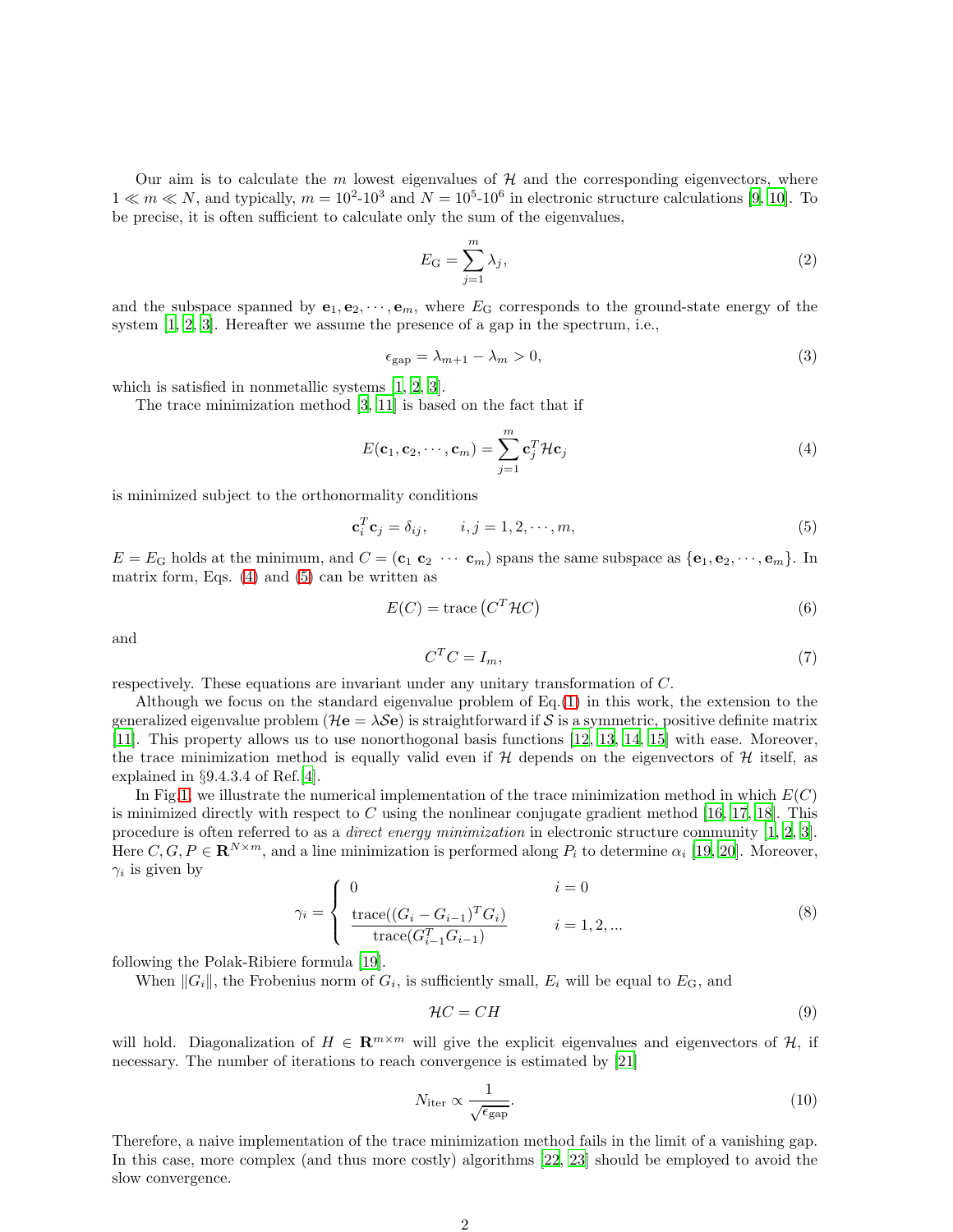Choose initial guess  $C_0$  subject to  $C_0^T C_0 = I_m$ for  $i = 0, 1, 2, ...$ Calculate  $E_i = E(C_i)$  and  $G_i = -\nabla E(C_i)$ check convergence; continue if necessary  $P_i = G_i + \gamma_i P_{i-1}$  $C_{i+1} = C_i + \alpha_i P_i$ Orthonormalize  $(C_{i+1})$ 

end

<span id="page-2-0"></span>Figure 1: Trace minimization method using the nonlinear conjugate gradient method.

| Calculate $E(C)$ and $G = -\nabla E(C)$ |              |           |
|-----------------------------------------|--------------|-----------|
| Algorithm-1:                            |              |           |
| $(1)$ $X = \mathcal{H}C$                |              | O(mN)     |
| $(2) H = C^{T} X$                       | <b>DGEMM</b> | $O(m^2N)$ |
| $(3) E = \text{trace}(H)$               |              | O(m)      |
| (4) $G = -2(X - CH)$                    | DGEMM        | $O(m^2N)$ |
| Algorithm-2:                            |              |           |
| $(1) X = \mathcal{H}C$                  |              | O(mN)     |
| (2) $H_D = \text{diag}(C^T X)$          |              | O(mN)     |
| (3) $E = \text{trace}(H_D)$             |              | O(m)      |
| $(4)$ Quit if G is unnecessary          |              |           |
| (5) $X' = X - CH_D$                     |              | O(mN)     |
| (6) $H' = C^T X'$                       | DGEMM        | $O(m^2N)$ |
| $(7) G = -2(X' - CH')$                  | DGEMM        | $O(m^2N)$ |

<span id="page-2-1"></span>Figure 2: Two (mathematically) equivalent procedures for calculating the energy and gradient. The second and third columns show the corresponding  $BLAS/LAPACK$  routines (if any) and their computational costs.  $H, H', H_D$  are symmetric matrices  $\in \mathbf{R}^{m \times m}$ , and  $X, X' \in \mathbf{R}^{N \times m}$ .

The procedure for calculating the energy and the gradient is illustrated in Fig[.2.](#page-2-1) Algorithm-1 is a naive implementation which is shown only for illustrative purposes. Algorithm-2 is a more practical implementation which is appropriate for incorporating the mixed precision arithmetic explained in §[2.2.](#page-2-2) Since  $H'$  is a symmetric matrix of dimension  $m$ , only the upper (or lower) triangular part needs to be calculated explicitly in step-(6). In particular, when m is large,  $H'$  should be divided into smaller blocks, as shown in Fig[.3,](#page-3-0) with each block being calculated by a separate DGEMM (or SGEMM) call.

Similarly, the orthonormalization procedure is shown in Fig[.4.](#page-3-1) Strictly speaking, explicit orthonormalization of  $C$  is inconsistent with the conjugate gradient method, which is designed for unconstrained minimization problems. In our experience, however, only minor effects are seen when  $m \ll N$  is satisfied.

Since all  $O(m^2N)$  operations introduced in this section are performed by level-3 BLAS routines, optimal performance is achieved on most platforms [\[24\]](#page-8-18).

#### <span id="page-2-2"></span>*2.2. Mixed precision arithmetic*

Here we present several ideas for improving the performance of the algorithm introduced in §[2.1](#page-0-1) by taking advantage of inexpensive SP operations. The first approach is to perform all floating-point operations in DP (full DP), which will serve as a reference in the following. On the other hand, it is also possible to replace all DP operations by SP (full SP), which is expected to achieve the largest gain in terms of computational cost and memory usage. Unfortunately, as will be shown below, this approach does not provide sufficient accuracy, and thus is of limited use in real applications.

A more practical approach is to start from full DP, and incorporate SP operations progressively. Mixed precision variant-1  $(MP1)$  is a conservative approach which aims at achieving a reasonable gain, while keeping full DP accuracy.

(i) The change of  $C_i$ ,  $||C_{i+1} - C_i||$ , in Fig[.1,](#page-2-0) will become much smaller than  $||C_i||$  as convergence is approached. Therefore,  $G_i$  and  $P_i$  can be stored in memory in SP format without sacrificing accuracy.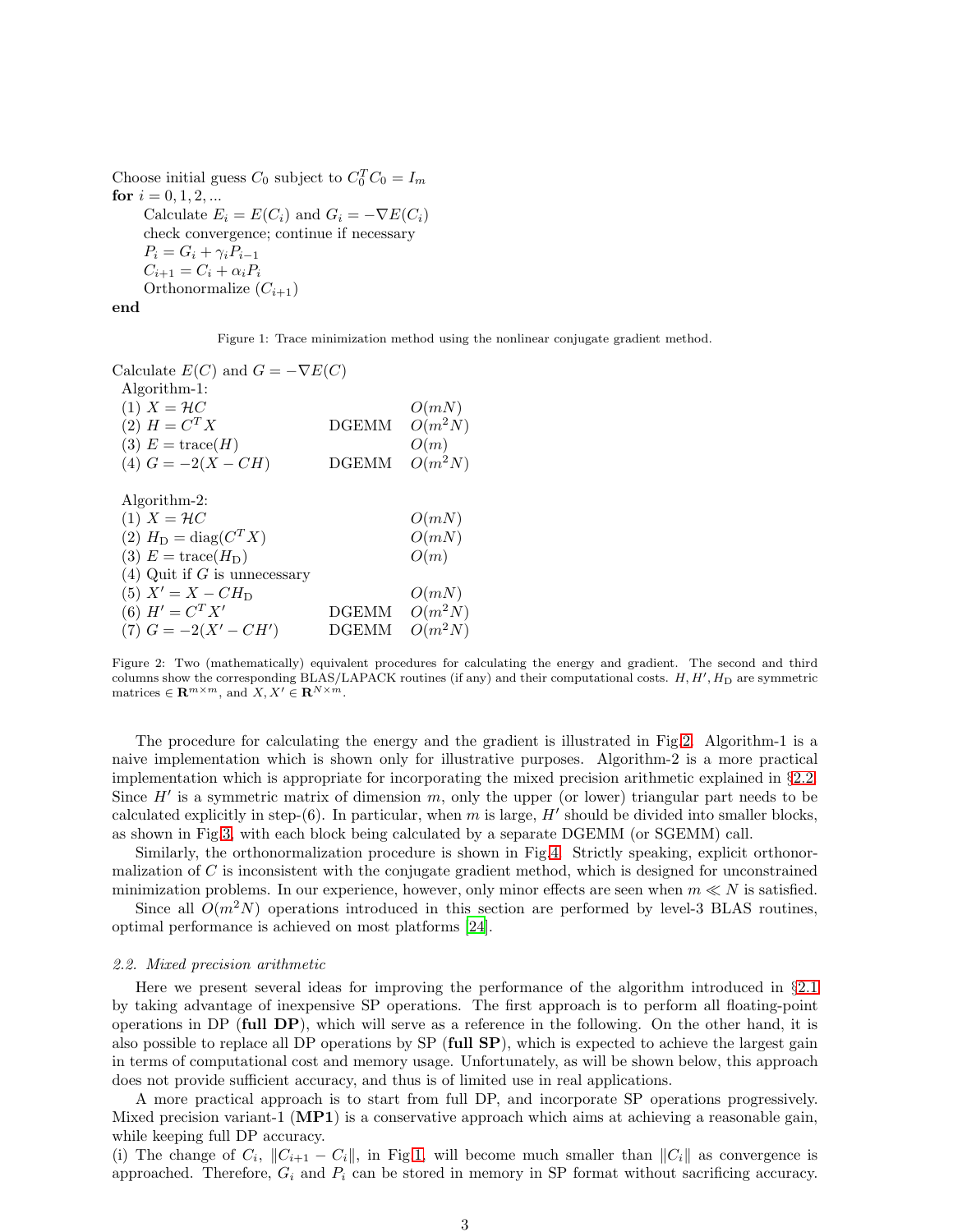

<span id="page-3-0"></span>Figure 3: (a) Recursive and (b) row-wise splitting of the upper triangular part of a symmetric matrix.

Orthonormalize 
$$
(C_{\text{in}})
$$
:

\n\n- (1)  $S = C_{\text{in}}^T C_{\text{in}}$
\n- (2) Calculate  $L$ , where  $S = LL^T$
\n- DPOTRF  $O(m^3)$
\n- (3) Calculate  $L^{-1}$
\n- DTRTRI  $O(m^3)$
\n- (4)  $C_{\text{out}} = C_{\text{in}} L^{-1}$
\n
\nDTRMM  $O(m^2 N)$ 

<span id="page-3-1"></span>Figure 4: Orthonormalization procedure based on the Cholesky factorization. Same notation as in Fig[.2.](#page-2-1) S is a symmetric matrix of dimension m, and L is a lower triangular matrix of dimension m (so is  $L^{-1}$ ). On exit,  $C_{\text{in}}$  is overwritten by  $C_{\text{out}}$ .

Here, the elements of  $G_i$  are first calculated in DP to minimize round-off errors in Fig[.2,](#page-2-1) followed by conversion to SP. Conversion between SP and DP is performed with the Fortran intrinsic functions Sngl and Dble. While this change alone leads to only a minor performance gain, a large gain can be made when used in conjunction with advanced preconditioners, as will be discussed in §[4.](#page-6-0) Furthermore, a significant reduction of memory usage is expected.

(ii) Similarly, the change of  $C_i$  during the orthonormalization procedure shown in Fig[.4](#page-3-1) decreases from iteration to iteration. Therefore, after calculating  $L^{-1}$ , we introduce a DP matrix

$$
L_{\mathcal{D}} = \text{diag}(L^{-1}),\tag{11}
$$

and an SP matrix

$$
L' = L^{-1} - L_D,
$$
\n(12)

where  $L_D \to I_m$  and  $L' \to 0$  as convergence is approached. Then, the last step can be rewritten as

$$
C_{\text{out}} = C_{\text{in}} L_{\text{D}} + C_{\text{in}} L',\tag{13}
$$

where the first and the second terms are calculated in DP and SP, respectively. Obviously, the former cost is negligible, while the latter can be performed with an STRMM call instead of DTRMM. The final result,  $C_{\text{out}}$ , is stored in DP format.

In addition to the changes noted above, further acceleration is achieved in the mixed precision variant-2 (MP2) by reducing the cost of evaluating the gradient in Fig[.2,](#page-2-1) Algorithm-2, as follows. Since the computational cost of this procedure is dominated by steps- $(1)$ ,  $(6)$ , and  $(7)$ , the two DGEMM calls in steps-(6) and (7) are replaced by SGEMM. The rest of the operations in this procedure, including step-(1), are performed in DP, which guarantees DP accuracy of the energy. Step-(5), corresponding to self-orthogonalization of the gradient, is also performed in DP, which allows us to reduce the round-off errors arising from the use of SGEMM in steps-(6) and (7) significantly. It is also preferable to set  $diag(H')=0$  explicitly after step-(6) to minimize the errors. Nevertheless, MP2 has the potential risk of obtaining inaccurate gradient when close to convergence.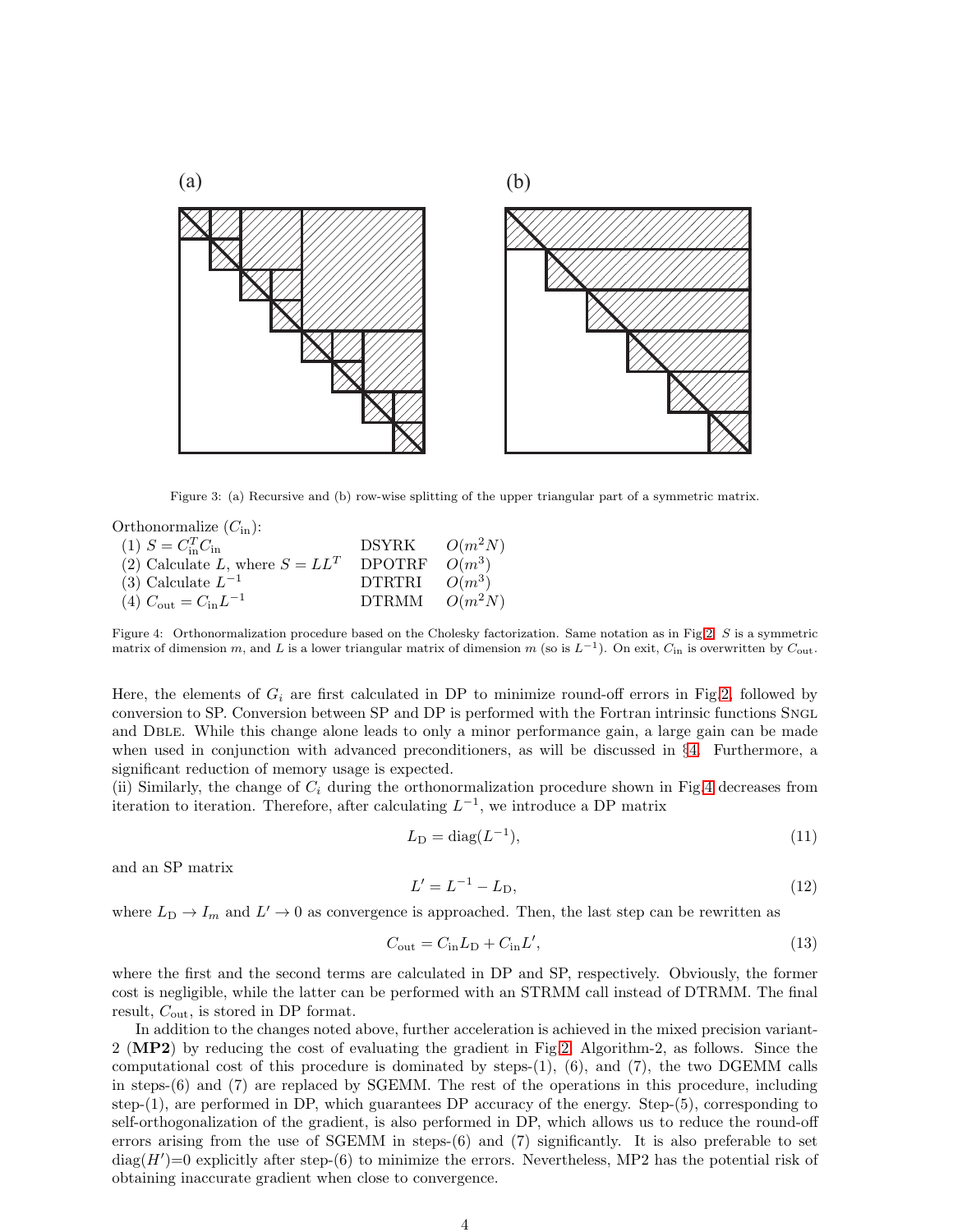

<span id="page-4-0"></span>Figure 5: Performance of matrix-matrix multiplications in SP (SGEMM) and DP (DGEMM).

When MP2 is used, all  $O(m^2N)$  operations except the DSYRK call in the orthonormalization procedure are performed in SP. The performance and accuracy of these algorithms are compared in the next section.

## 3. Numerical results

All calculations shown here were performed on a single core of the 2.3 GHz AMD Opteron 6176 SE processor with CentOS 5.5 operating system, gfortran 4.1.2 compiler, and GotoBLAS2 numerical library [\[24\]](#page-8-18).

We first show the performance of matrix-matrix multiplications in Fig[.5.](#page-4-0) The SP routine (SGEMM) is found to be 1.85-1.95 times faster than the corresponding DP routine (DGEMM) when the matrix size is larger than 200.

Then, we compare the performance of full DP, MP1, MP2, and full SP for calculating the sum of the m lowest eigenvalues of large sparse matrices corresponding to the two-dimensional discrete Laplacian under Dirichlet boundary conditions,

<span id="page-4-1"></span>
$$
\mathcal{H}_{N} = \begin{pmatrix} D_{n} & -I_{n} & & & \mathbf{0} \\ -I_{n} & D_{n} & -I_{n} & & \dots & \dots \\ & \cdots & \cdots & \cdots & \cdots & \vdots \\ \mathbf{0} & & -I_{n} & D_{n} & -I_{n} \\ \end{pmatrix} \in \mathbf{R}^{N \times N}, \tag{14}
$$

$$
D_n = \begin{pmatrix} 4 & -1 & & & 0 \\ -1 & 4 & -1 & & 0 \\ & \cdots & \cdots & \cdots & 4 & -1 \\ 0 & & & -1 & 4 & -1 \\ 0 & & & & -1 & 4 \end{pmatrix} \in \mathbf{R}^{n \times n}.
$$
 (15)

The dimension N is given by  $N = n^2$ , where n denotes the grid size in each direction. The eigenvalues of  $\mathcal{H}_N$  are given explicitly by

$$
\lambda_{p,q} = 4 \left( \sin^2 \left( \frac{p\pi}{2(n+1)} \right) + \sin^2 \left( \frac{q\pi}{2(n+1)} \right) \right), \qquad p, q = 1, 2, ..., n. \tag{16}
$$

After sorting  $\{\lambda_{p,q}\}\$ in ascending order, we can calculate the exact value of  $E_G$  for any value of m. The above Hamiltonian represents free electrons confined in a square box, which is essentially a gapless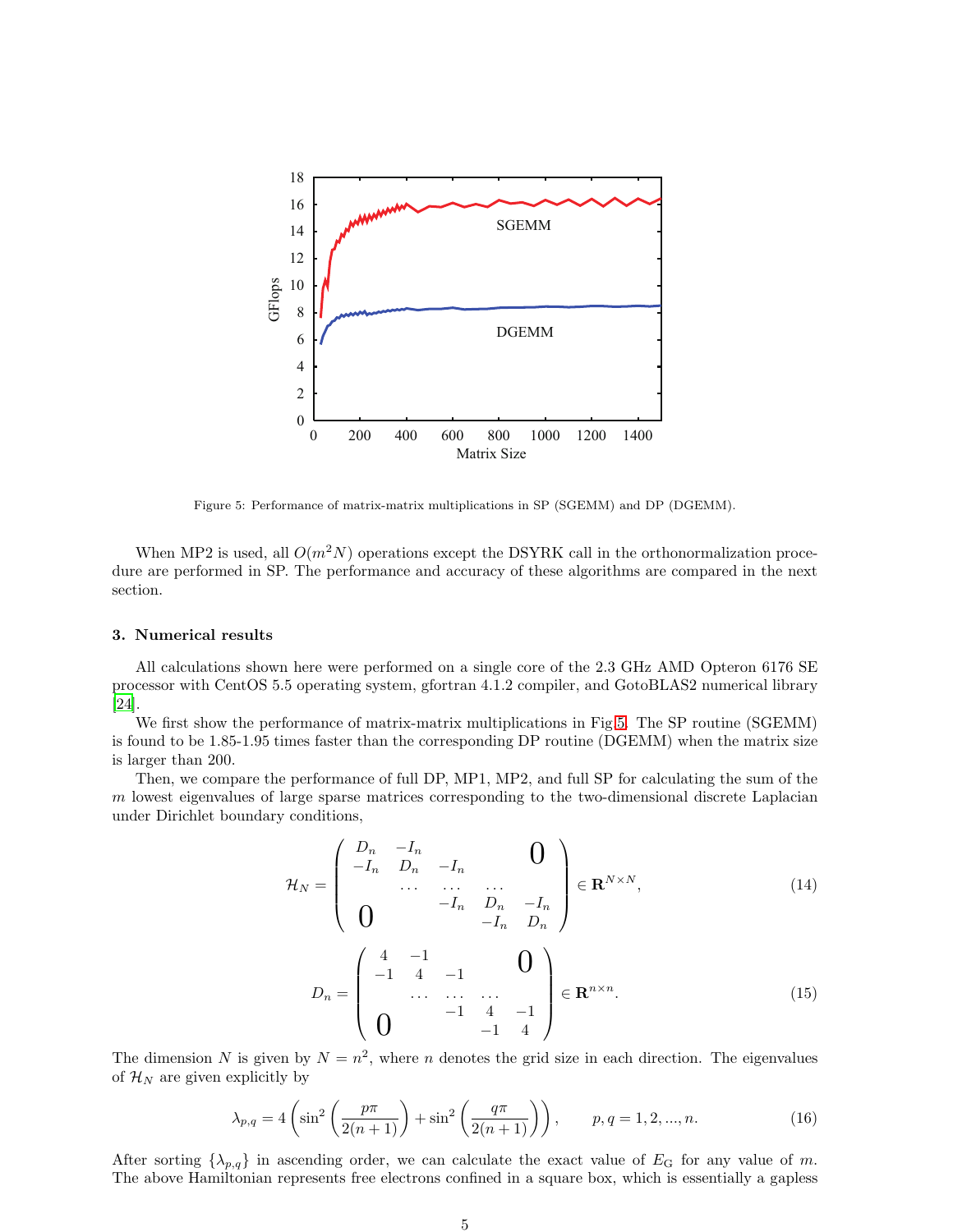

<span id="page-5-0"></span>Figure 6: The eigenvalue distribution of  $\mathcal{H}_N$  (Eq.[\(14\)](#page-4-1)) for  $N = 192^2$ .

Table 1: Performance of the four algorithms for iterative diagonalization of  $\mathcal{H}_N$ .  $N_{\text{iter}}$  denotes the number of iterations required to achieve  $R < 10^{-12}$  in the full DP run. All measurements are given in units of seconds per iteration. The numbers in parentheses indicate the percentage relative to full DP.

<span id="page-5-1"></span>

| N       | $\,m$ | $E_{\mathrm{G}}$ | $\epsilon_{\rm gap}$ | $N_{\rm iter}$ | Full DP | MP1           | MP2        | Full SP       |
|---------|-------|------------------|----------------------|----------------|---------|---------------|------------|---------------|
| $96^2$  | 220   | 35.25            | $6.2\times10^{-3}$   | 270            | 0.631   | $0.591(94\%)$ | 0.491(78%) | $0.419(66\%)$ |
| $192^2$ | 220   | 8.991            | $1.9 \times 10^{-3}$ | 630            | 2.520   | $2.357(94\%)$ | 1.968(78%) | 1.680(67%)    |
| $192^2$ | 534   | 50.90            | $2.5 \times 10^{-3}$ | 560            | 12.04   | $11.05(92\%)$ | 8.772(73%) | $7.958(66\%)$ |
| $192^2$ | 1064  | 196.8            | $3.4 \times 10^{-3}$ | 460            | 45.38   | $41.01(90\%)$ | 30.52(67%) | 28.04(62%)    |
| $192^2$ | 1519  | 395.6            | $2.7 \times 10^{-3}$ | 422            | 89.84   | $79.16(88\%)$ | 60.53(67%) | $57.23(64\%)$ |

system, as shown in Fig[.6.](#page-5-0) Therefore, this problem is a stringent test for the trace minimization method which requires the presence of an energy gap.

In Table [1,](#page-5-1) we show the results of iterative diagonalization for several pairs of  $(N, m)$ , following the algorithm presented in §[2.1.](#page-0-1) Here, the values of m were chosen to satisfy  $\epsilon_{\rm gap} > 0$ . For simplicity, the symmetry of  $H'$  was not exploited, and the initial guess  $C_0$  was generated from random numbers, followed by orthonormalization. In Fig[.7,](#page-6-1) we show the convergence of the residual at iteration  $i$ , defined by

$$
R_i = \frac{E_i - E_{\rm G}}{E_{\rm G}}.\tag{17}
$$

These results suggest that the performance of the four algorithms satisfies

Full  $SP > MP2 > MP1 > Full DP$ ,

where the differences tend to increase with m, but not with N. In particular, full SP is  $30 - 40$  % faster than full DP, which is consistent with the results for matrix multiplications. However, the accuracy of the results obtained from full SP is insufficient for most applications. Therefore, full SP should be used only for generating the initial guess [\[25\]](#page-9-0).

In contrast, MP1 retains full DP accuracy for all values of  $(N, m)$  shown in Table [1,](#page-5-1) while showing only a modest gain of  $\approx 10\%$ .

MP2 is found to achieve a gain of over 30  $\%$  for large m, while keeping near DP accuracy. However, the accuracy of the converged solution deteriorates slowly with  $m$ , because the use of SP is not always appropriate for evaluating the gradient. We have found that if subspace rotation is performed occasionally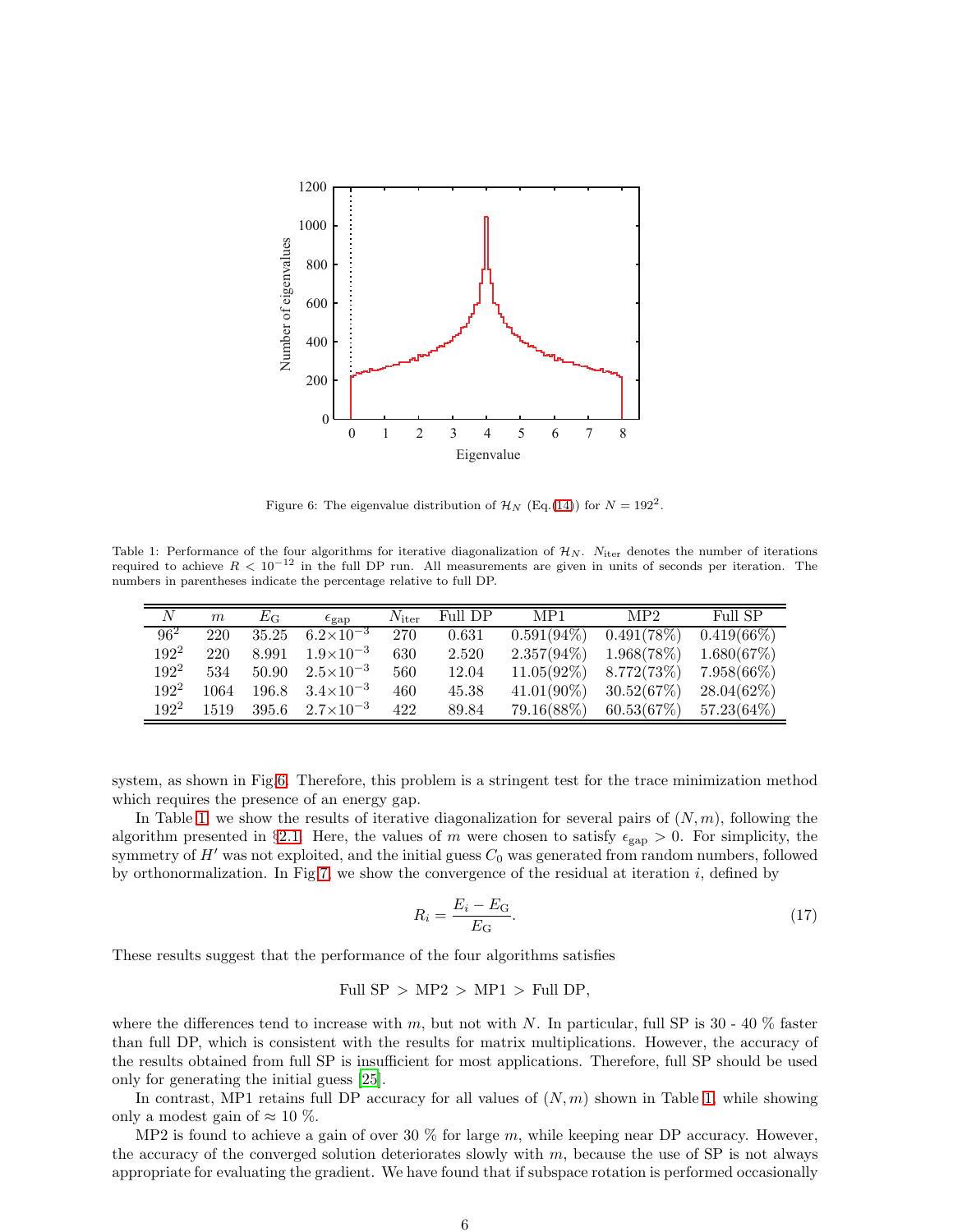

<span id="page-6-1"></span>Figure 7: Convergence of the residual for  $N = 192^2$ : (a)  $m = 220$ , (b)  $m = 534$ , (c)  $m = 1064$ , and (d)  $m = 1519$ .

to diagonalize  $H$ , this problem can be overcome, thus leading to full DP accuracy. Alternatively, one can simply switch from MP2 to MP1 (or full DP) algorithm when the residual is below a given tolerance. The latter approach is preferable in terms of the construction of conjugate directions [\[19](#page-8-13)], as well as the extrapolation of the initial guess [\[26\]](#page-9-1).

# <span id="page-6-0"></span>4. Discussion

In §[2.1,](#page-0-1) we illustrated the implementation of the trace minimization method using the basic conjugate gradient method. In this section, we show how to improve the convergence rate of the conjugate gradient method by a linear transformation of the gradient

<span id="page-6-2"></span>
$$
G' = MG.\t\t(18)
$$

Here,  $M \in \mathbf{R}^{N \times N}$  is a symmetric, positive definite matrix called a preconditioner, which should be a reasonable approximation to the inverse Hessian (See §11 of Ref.[\[4](#page-7-3)]). Preconditioning allows us to reduce the number of iterations to reach convergence at the expense of increased cost per iteration. In electronic structure calculations, this generally leads to an increase in  $O(mN)$  cost and a decrease in  $O(m^2N)$ cost. Therefore, the choice of the preconditioner becomes more important for larger applications. In plane-wave-based electronic structure calculations, it is a common practice to use a diagonal matrix for M, which leads to a considerable reduction of the number of iterations [\[17\]](#page-8-11) at a negligible cost.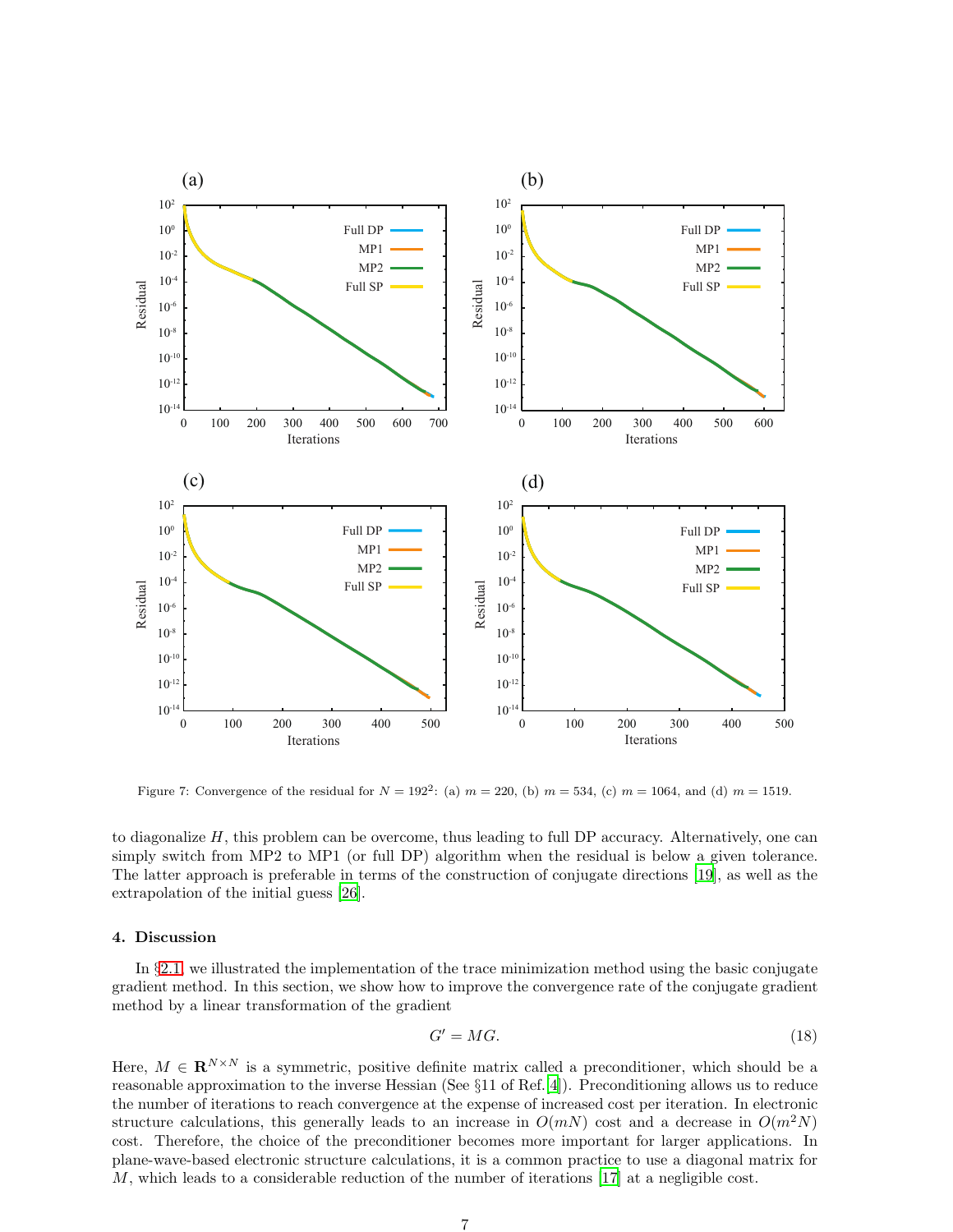However, more elaborate preconditioners have been developed beyond the diagonal approximation for plane waves [\[27\]](#page-9-2), atomic orbitals [\[28](#page-9-3)], and real space basis sets [\[29](#page-9-4), [30,](#page-9-5) [31\]](#page-9-6). These preconditioners significantly improve the convergence rate, while the computational cost of evaluating the right-hand side of Eq.[\(18\)](#page-6-2) will become non-negligible. Since SP is generally sufficient for representing  $G$ , as already mentioned in §[2.2,](#page-2-2) the same will hold for  $M$ , unless  $M$  is an ill-conditioned matrix. Therefore, the matrix multiplication of Eq.[\(18\)](#page-6-2) can also be performed in SP, thus minimizing the overhead of preconditioning. The idea behind this approach is similar in spirit to the solution of linear equations discussed in Ref.[\[5\]](#page-7-4). These advanced preconditioners will be particularly beneficial when highly accurate methods [\[32](#page-9-7)] are used for the electronic structure calculations.

Although we have focused on the conjugate gradient method, the basic idea presented in this work should be equally valid for other iterative algorithms [\[33,](#page-9-8) [34,](#page-9-9) [35,](#page-9-10) [36,](#page-9-11) [37\]](#page-9-12). In our electronic structure code Femteck [\[12,](#page-8-6) [38\]](#page-9-13), the trace minimization method is used in conjunction with the limited memory BFGS (Broyden-Fletcher-Goldfarb-Shanno) method [\[39](#page-9-14), [40](#page-9-15), [41,](#page-9-16) [42\]](#page-9-17), which requires practically no line minimization. When the MP2 algorithm is used, together with a multigrid approximation to the inverse Hessian [\[31\]](#page-9-6), the computational time for the ground-state calculation is reduced by a factor of about two in large-scale applications [\[10](#page-8-4)], compared with the full DP calculation using a diagonal approximation to the Hessian [\[41](#page-9-16), [42\]](#page-9-17). If we start from a reasonable initial guess [\[26\]](#page-9-1), the ground-state energy is obtained in 10-15 iterations in nonmetallic materials [\[9,](#page-8-3) [10\]](#page-8-4).

# 5. Conclusion

We have shown in this work that iterative solution of the eigenvalue problem can be accelerated significantly by taking advantage of mixed precision arithmetic without relying on external devices. Even further improvement can be made by using problem-specific preconditioners which take into account nondiagonal elements. These methods will become more important with increasing problem size.

For most applications, MP2 is a good compromise between accuracy and computational cost. When highly accurate eigenvalues/vectors are desired, we recommend to switch from MP2 to MP1 (or full DP) at some point before the convergence slows down.

While the current implementation is designed for ground-state electronic structure calculations, it would also be interesting to investigate the use of mixed precision arithmetic in other problems such as the density-functional perturbation theory [\[43,](#page-9-18) [44,](#page-9-19) [45\]](#page-9-20).

# Acknowledgements

This work has been supported in part by a KAKENHI grant (22104001) from the Ministry of Education, Culture, Sports, Science and Technology, and a grant from the Ministry of Economy, Trade, and Industry, Japan.

## References

- <span id="page-7-0"></span>[1] R. M. Martin, Electronic Structure: Basic Theory and Practical Methods, Cambridge University Press, 2004.
- <span id="page-7-1"></span>[2] D. Marx, J. Hutter, Ab Initio Molecular Dynamics: Basic Theory and Advanced Methods, Cambridge University Press, 2009.
- <span id="page-7-2"></span>[3] Y. Saad, J. R. Chelikowsky, S. M. Shontz, Numerical Methods for Electronic Structure Calculations of Materials, SIAM Rev. 52 (2010) 3-54.
- <span id="page-7-3"></span>[4] Z. Bai, J. Demmel, J. Dongarra, A. Ruhe, H. van der Vorst, Templates for the Solution of Algebraic Eigenvalue Problems: A Practical Guide, SIAM, 2000.
- <span id="page-7-4"></span>[5] M. Baboulin, A. Buttari, J. Dongarra, J. Kurzak, J. Langou, J. Langou, P. Luszczek, S. Tomov, Accelerating scientific computations with mixed precision algorithms, Comput. Phys. Commun. 180 (2009) 2526-2533.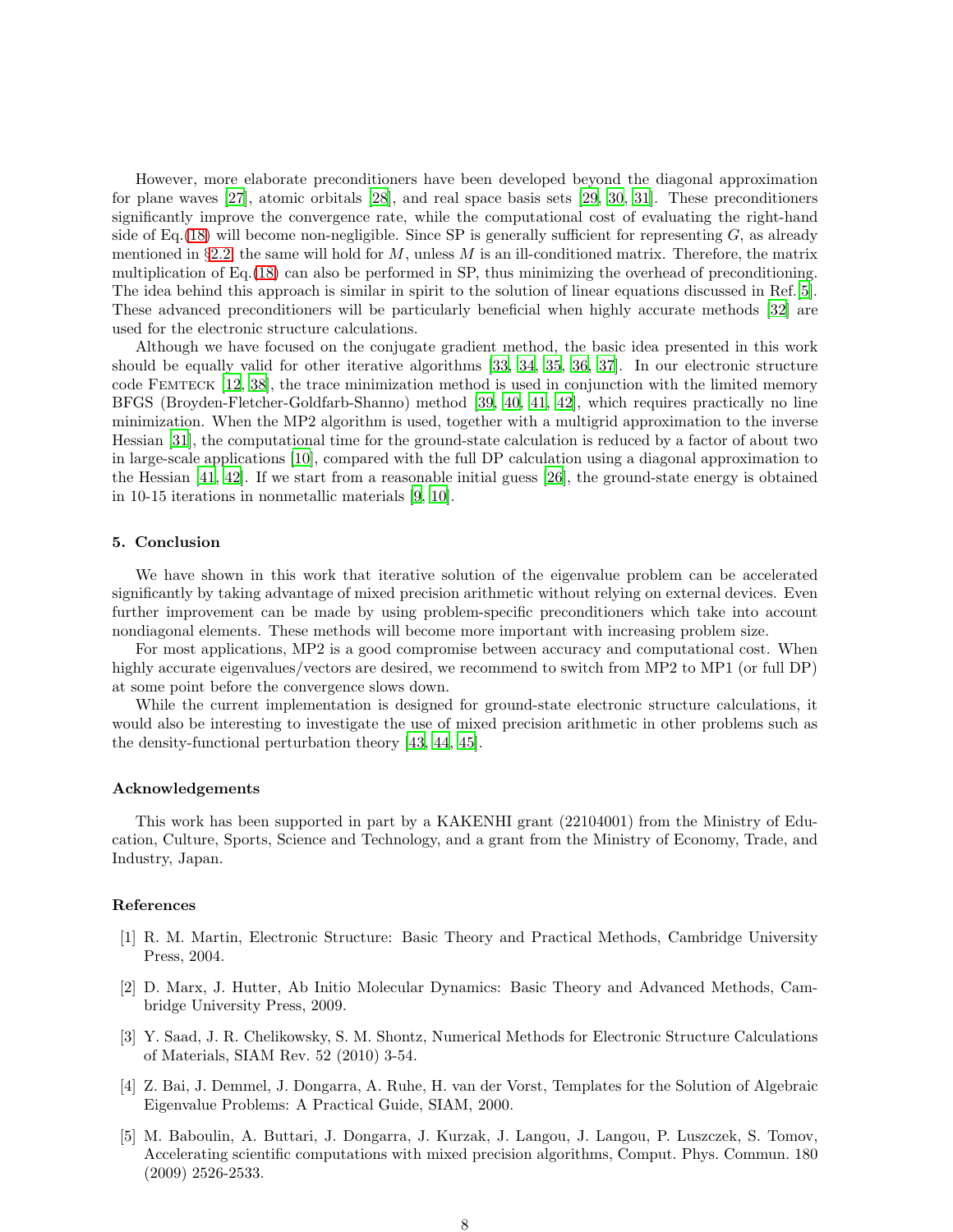- <span id="page-8-0"></span>[6] M. Papadrakakis, N. Bitoulas, Accuracy and effectiveness of preconditioned conjugate gradient algorithms for large and ill-conditioned problems, Comput. Methods Appl. Mech. Engrg. 109 (1993) 219-232.
- <span id="page-8-1"></span>[7] J. J. Dongarra, C. B. Moler, J. H. Wilkinson, Improving the accuracy of computed eigenvalues and eigenvectors, SIAM J. Numer. Anal. 20 (1983) 23-45.
- <span id="page-8-2"></span>[8] V. Drygalla, Exploiting mixed precision for computing eigenvalues of symmetric matrices and singular values, PAMM 8 (2008) 10809-10810.
- <span id="page-8-3"></span>[9] Y-K. Choe, E. Tsuchida, T. Ikeshoji, S. Yamanaka, S. Hyodo, Nature of proton dynamics in a polymer electrolyte membrane, nafion: a first-principles molecular dynamics study, Phys. Chem. Chem. Phys. 11 (2009) 3892-3899.
- <span id="page-8-4"></span>[10] Y-K. Choe, E. Tsuchida, T. Ikeshoji, A. Ohira, K. Kidena, An *ab initio* modeling study on a modeled hydrated polymer electrolyte membrane, sulfonated polyethersulfone (SPES), J. Phys. Chem. B 114 (2010) 2411-2421.
- <span id="page-8-5"></span>[11] A. H. Sameh, J. A. Wisniewski, A trace minimization algorithm for the generalized eigenvalue problem, SIAM J. Numer. Anal. 19 (1982) 1243-1259.
- <span id="page-8-6"></span>[12] E. Tsuchida, M. Tsukada, Adaptive finite-element method for electronic-structure calculations, Phys. Rev. B 54 (1996) 7602-7605.
- <span id="page-8-7"></span>[13] J. E. Pask, P. A. Sterne, Finite element methods in *ab initio* electronic structure calculations, Modelling Simul. Mater. Sci. Eng. 13 (2005) R71-R96.
- <span id="page-8-8"></span>[14] J. M. Soler, E. Artacho, J. D. Gale, A. García, J. Junquera, P. Ordejón, D. Sánchez-Portal, The SIESTA method for *ab initio* order-N materials simulation, J. Phys.: Condens. Matter 14 (2002) 2745-2779.
- <span id="page-8-9"></span>[15] T. Ozaki, H. Kino, Numerical atomic basis orbitals from H to Kr, Phys. Rev. B 69 (2004) 195113.
- <span id="page-8-10"></span>[16] I. Stich, R. Car, M. Parrinello, S. Baroni, Conjugate gradient minimization of the energy functional: A new method for electronic structure calculation, Phys. Rev. B 39 (1989) 4997-5004.
- <span id="page-8-11"></span>[17] M. C. Payne, M. P. Teter, D. C. Allan, T. A. Arias, J. D. Joannopoulos, Iterative minimization techniques for *ab initio* total-energy calculations: molecular dynamics and conjugate gradients, Rev. Mod. Phys. 64 (1992) 1045-1097.
- <span id="page-8-12"></span>[18] A. Edelman, S. T. Smith, On conjugate gradient-like methods for eigen-like problems, BIT 36 (1996) 494-508.
- <span id="page-8-13"></span>[19] W. H. Press, S. A. Teukolsky, W. T. Vetterling, B. P. Flannery, Numerical Recipes in Fortran, Cambridge University Press, 1992.
- <span id="page-8-14"></span>[20] R. D. King-Smith, D. Vanderbilt, First-principles investigation of ferroelectricity in perovskite compounds, Phys. Rev. B 49 (1994) 5828-5844.
- <span id="page-8-15"></span>[21] J. F. Annett, Efficiency of algorithms for Kohn-Sham density functional theory, Comp. Mater. Sci. 4 (1995) 23-42.
- <span id="page-8-16"></span>[22] N. Marzari, D. Vanderbilt, M. C. Payne, Ensemble density-functional theory for *ab initio* molecular dynamics of metals and finite-temperature insulators, Phys. Rev. Lett. 79 (1997) 1337-1340.
- <span id="page-8-17"></span>[23] A. Sameh, Z. Tong, The trace minimization method for the symmetric generalized eigenvalue problem, J. Comput. Appl. Math. 123 (2000) 155-175.
- <span id="page-8-18"></span>[24] K. Goto, R. van de Geijn, High-performance implementation of the level-3 BLAS, ACM Trans. Math. Softw. 35 (2008) 1-14.